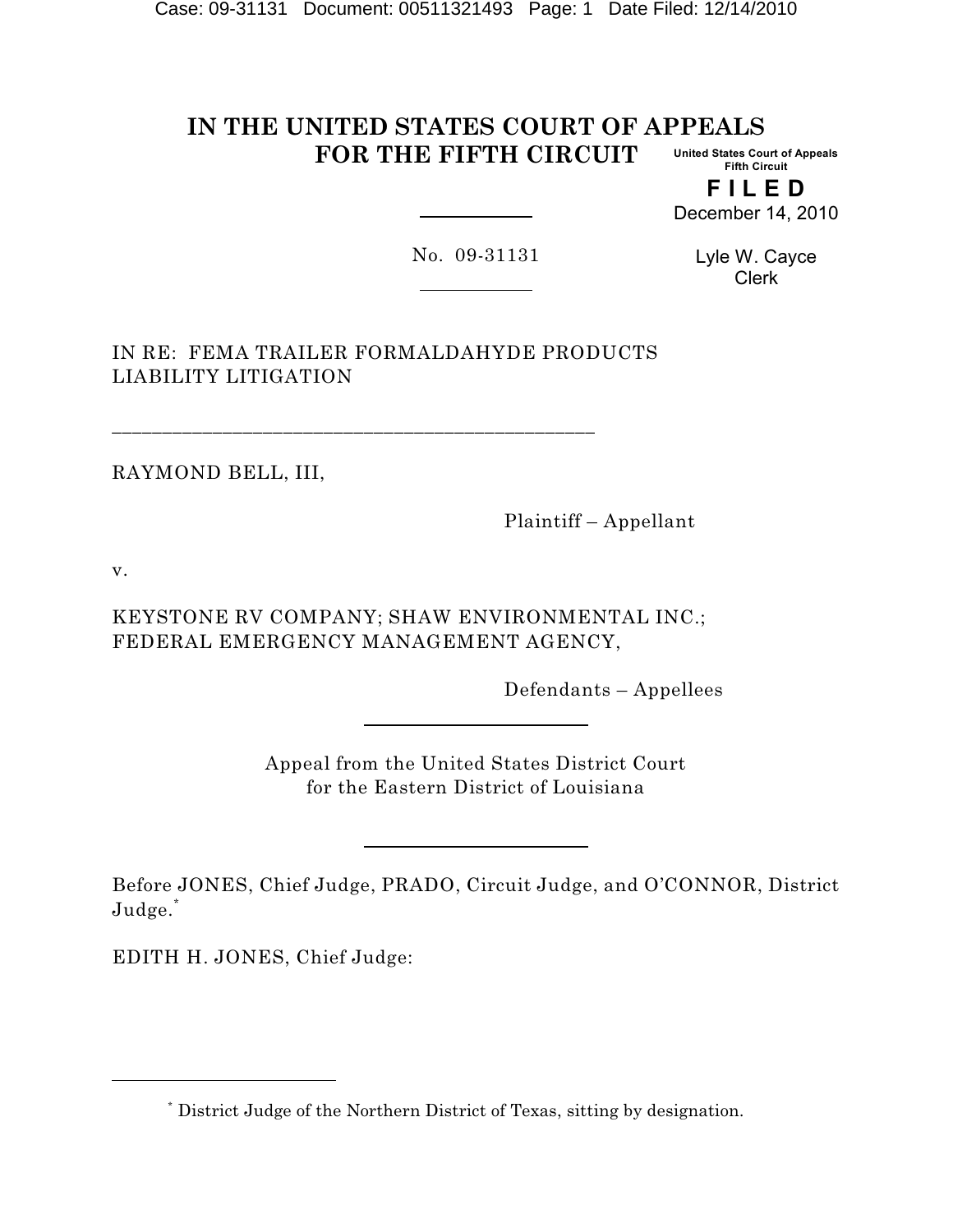Appellant Bell challenges the dismissal with prejudice of his case following the district court's denial of his requests either to substitute a new "bellwether"  $^{\rm l}$ plaintiff or to continue the scheduled trial date. The court's actions were taken in the course of its management of thousands of similar MDL-consolidated suits for allegedly injurious formaldehyde exposure in FEMA trailers following Hurricanes Katrina and Rita. After reviewing all the factors that affected the district court's decisions, we find no abuse of discretion and AFFIRM.

# **I. BACKGROUND AND STANDARD OF REVIEW**

Raymond Bell and his mother, like thousands of other plaintiffs, filed suit against multiple defendants who participated in the government's program to supply temporary housing for victims of the devastating 2005 hurricanes. These cases were assigned by the Multi-District Litigation Panel for pretrial management by Judge Engelhardt in New Orleans. *In re FEMA Trailer Formaldehyde Prods Liab. Litig.*, MDL. No. 07-1873. After he denied the motion for class certification, the judge systematically began issuing, with counsel's participation, pretrial management orders and trial dates for bellwether trials. Pretrial Order 28, on February 10, 2009, set dates in 2009 and January 2010 for four bellwether cases, each to be prosecuted by a plaintiff against one of the four trailer manufacturers estimated to have the most units at issue in the suits. The parties were to confer on the identity of the plaintiffs in these trials, while the defendant manufacturers were Gulf Stream,

<sup>&</sup>lt;sup>1</sup> "Bellwether" trials typically are used to assess whether a class should be certified, *In re Norplant Contraceptive Prods. Litig.*, 165 F.3d 374 (5th Cir. 1999), or to assess a claim's value for settlement purposes, *Cimino v. Raymark Indus., Inc.*, 151 F.3d 297 (5th Cir. 1998). The latter purpose is relevant here. *See* Part II.A, *infra*.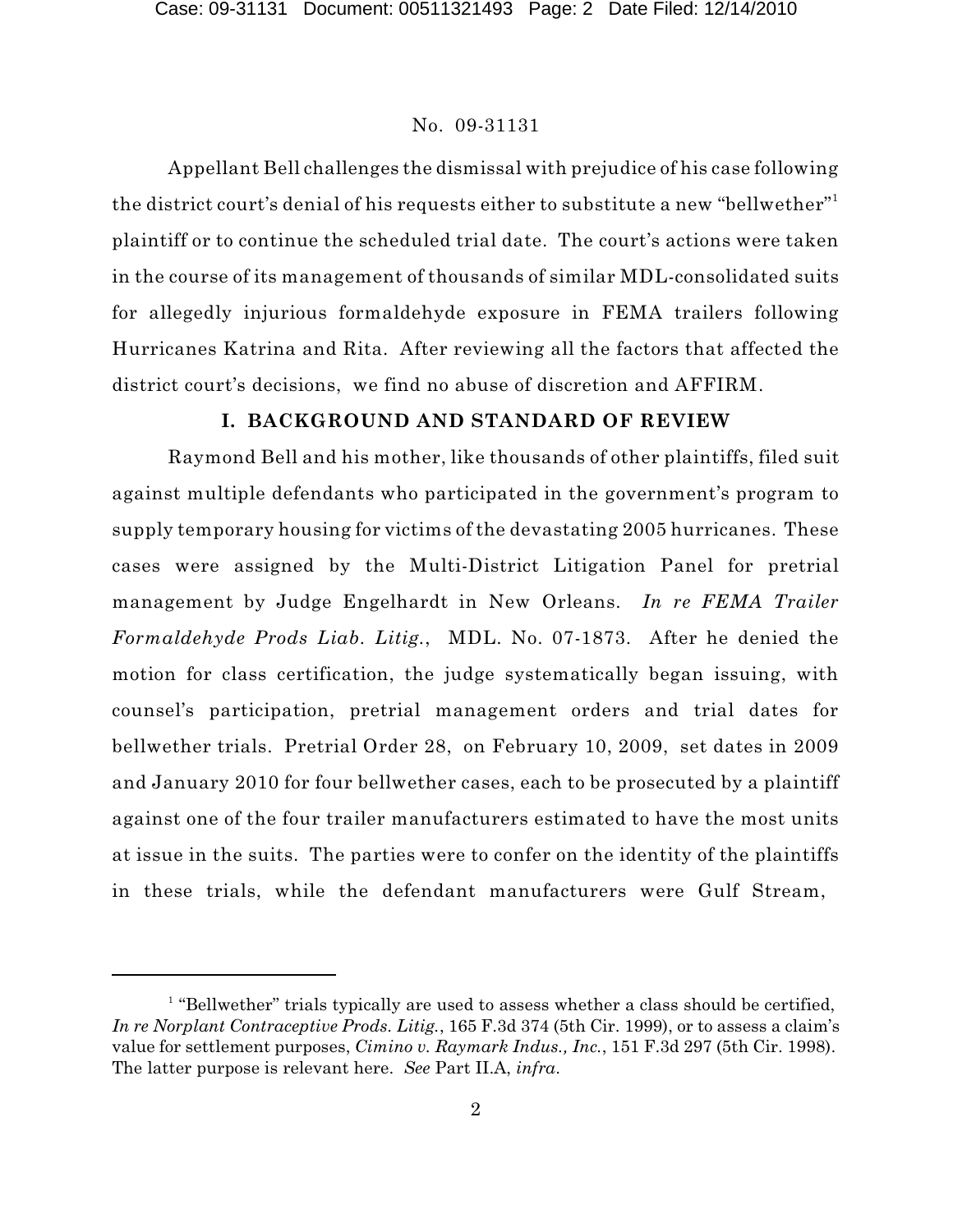Fleetwood, Forest River, and Keystone. The court insisted that proper venue be established in the Eastern District of Louisiana for each of these test cases.

On April 6, 2009, the case of Diana Bell, Raymond's mother, was identified as the bellwether case against Keystone RV, manufacturer of the trailer in which her family had lived. Both Diana and Raymond had been "nominated" as bellwether plaintiffs, but the court selected Diana. A formal scheduling order followed two days later and incorporated an earlier comprehensive trial management order. Trial was set to occupy two weeks in January 2010. Pretrial preparation proceeded concerning the trailer that had housed the Bells.

Five months later, in early September, Diana Bell requested, and the court permitted, her withdrawal as a bellwether plaintiff. $^2$  Diana then voluntarily dismissed her case with prejudice on September 23. After consulting with counsel, the court promptly selected Raymond Bell as the next bellwether plaintiff in order to maintain the benefit of trial preparation concerning the particular trailer. On September 29, however, Bell moved to substitute a new bellwether plaintiff or obtain a continuance of the January trial date. He made three arguments in support of this dual motion. He asserted he could not take two weeks off from his job to attend trial; moreover, as the supporter of a twoyear-old child, he could not afford to forego at least one week of income; and the trial dates would interfere with his participation in Delgado Community College classes at the beginning of the spring semester. Bell suggested no alternative trial date that would be convenient. Keystone RV and its co-defendants questioned how these facts, even if true, could differentiate Raymond Bell's

 $^2$  Before she requested to withdraw, Diana had refused, until a court order was entered, to submit to a medical exam, and had missed the court's deadline to turn over expert reports.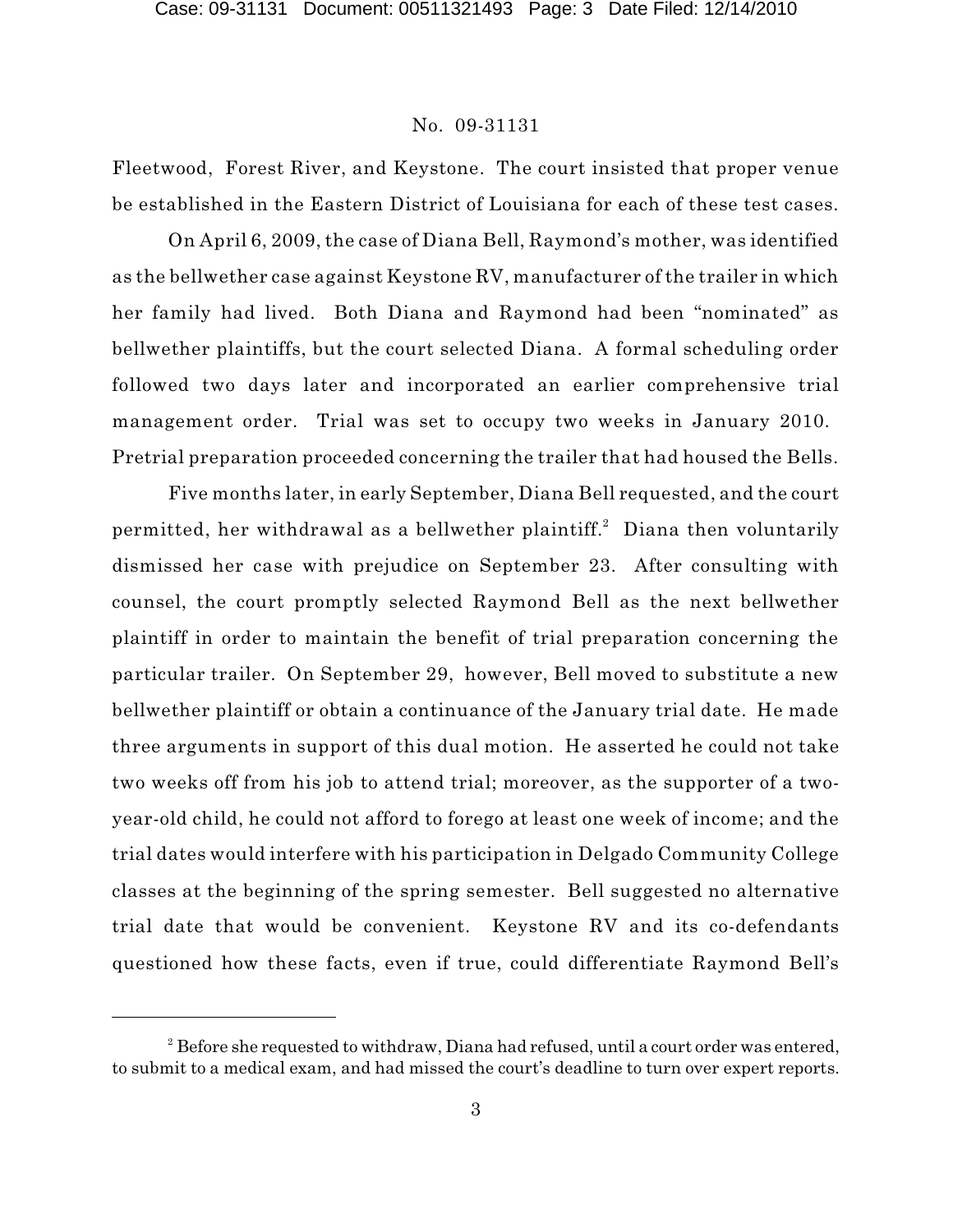inconvenience at meeting a trial date from that of any other plaintiff, and it pointed out that he had three and a half months before trial in which to resolve these alleged problems.

On October 1, the court denied Raymond Bell's motions "for all the reasons the undersigned has previously discussed with counsel," but it also stated that, "the Court is willing to appropriately instruct the jury as to any absences/prior commitments of bellwether plaintiff Raymond Bell, III that prohibit him from sitting through the entire trial, such that those absences will be excused."

Raymond Bell really did not want to go to trial in January. He moved on October 12 for a dismissal without prejudice and attached an affidavit asserting as fact the arguments noted above. He expressed doubt about the curative impact of the judge's proposed instruction if he were to be absent from part of the trial. He complained, "[t]he fact that the attorneys herein have been readying themselves for months to try a case on January 11 of next year, while a source of frustration, should not obscure the fact that these claimants are being asked to make what is for them an important re-arrangement of their affairs on extremely short notice." He also opined that were this not an MDL case, the request for rescheduling would not be "unexpected."

At this juncture the court ordered dismissal with prejudice, as requested by the defendants. The court's order states:

Plaintiffs' counsel should take notice that all plaintiffs who assert claims in this MDL shall be ready and willing to serve as bellwether plaintiffs in this matter, if called upon to do so, as any other plaintiff would be expected to do in an ordinary case. The claims of those plaintiffs who refuse to do so, when called upon, will be dismissed with prejudice. Such has been the case thus far in this litigation and the Court sees no reason to depart from this mode of procedure for Raymond Bell, III.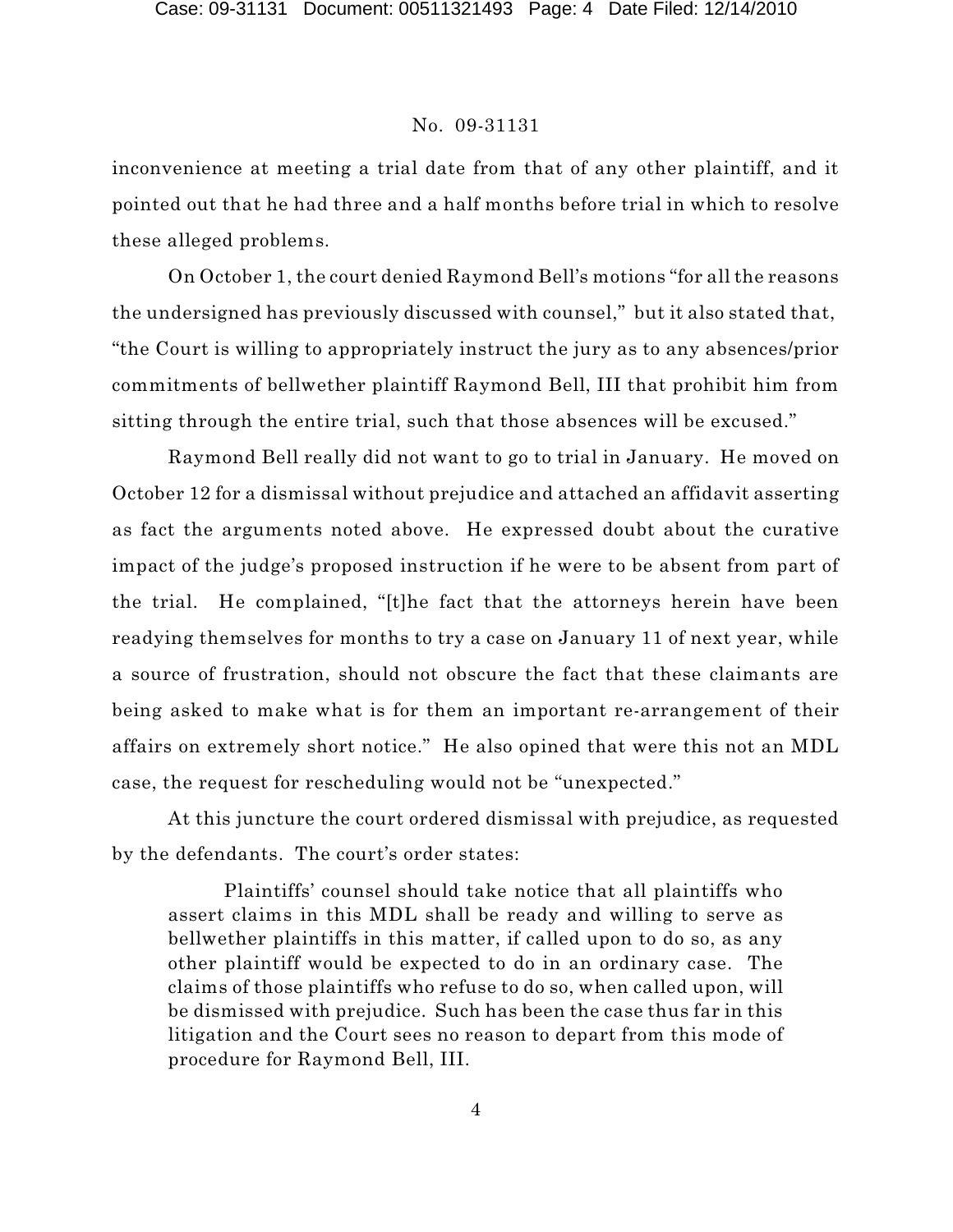Case: 09-31131 Document: 00511321493 Page: 5 Date Filed: 12/14/2010

#### No. 09-31131

As discussed on many previous occasions, the parties have expended much time, effort, and money into readying the case involving the Bell trailer for trial. When Mrs. Bell chose to voluntarily dismiss her claims with prejudice in lieu of fulfilling her role as the bellwether plaintiff, the Court chose her son, Mr. Bell to fulfill the role, reasoning that the same trailer could be used, which would save the parties from incurring more expenses readying a case involving a different trailer for trial. However, despite the offer from the Court to instruct the jury as to any absences/prior commitments of Mr. Bell that would prohibit him from sitting through the entire trial, he still insists on dismissing his claims in lieu of fulfilling his role as the bellwether plaintiff. Based on his decision (and that of Mrs. Bell), all the pre-trial work and discovery relating to the Bell trailer is rendered utterly useless. All of the resources spent in preparing this case for trial have been wasted. Because the parties will now have to choose another bellwether plaintiff, which will involve conducting discovery on an entirely different trailer and readying a completely different case for trial, the claims of Mr. Bell, like those of Mrs. Bell, should be dismissed *with prejudice*. Not doing so would possibly cause other bellwether plaintiffs to "jump ship" at the last minute; this is obviously a tactic that the Court does not wish to encourage.

Bell has appealed from all three orders: denial of the motion to substitute another bellwether plaintiff; denial of the motion to continue; and dismissal with prejudice. All three orders are reviewed for abuse of discretion. *See United States v. Stalnaker*, 571 F.3d 428, 439 (5th Cir. 2009) (noting that courts examine "the totality of the circumstances" in reviewing the denial of a continuance); *United States v. German*, 486 F.3d 849, 854 (5th Cir. 2007) (noting that "serious prejudice" is required to find abuse of discretion on a motion for continuance); *Streber v. Hunter*, 221 F.3d 701, 736 (5th Cir. 2000) (noting that district courts have broad discretion in scheduling decisions); *Transamerica Ins. Co. v. Avenell*, 66 F.3d 715, 721 (5th Cir. 1995). We do not speculate on whether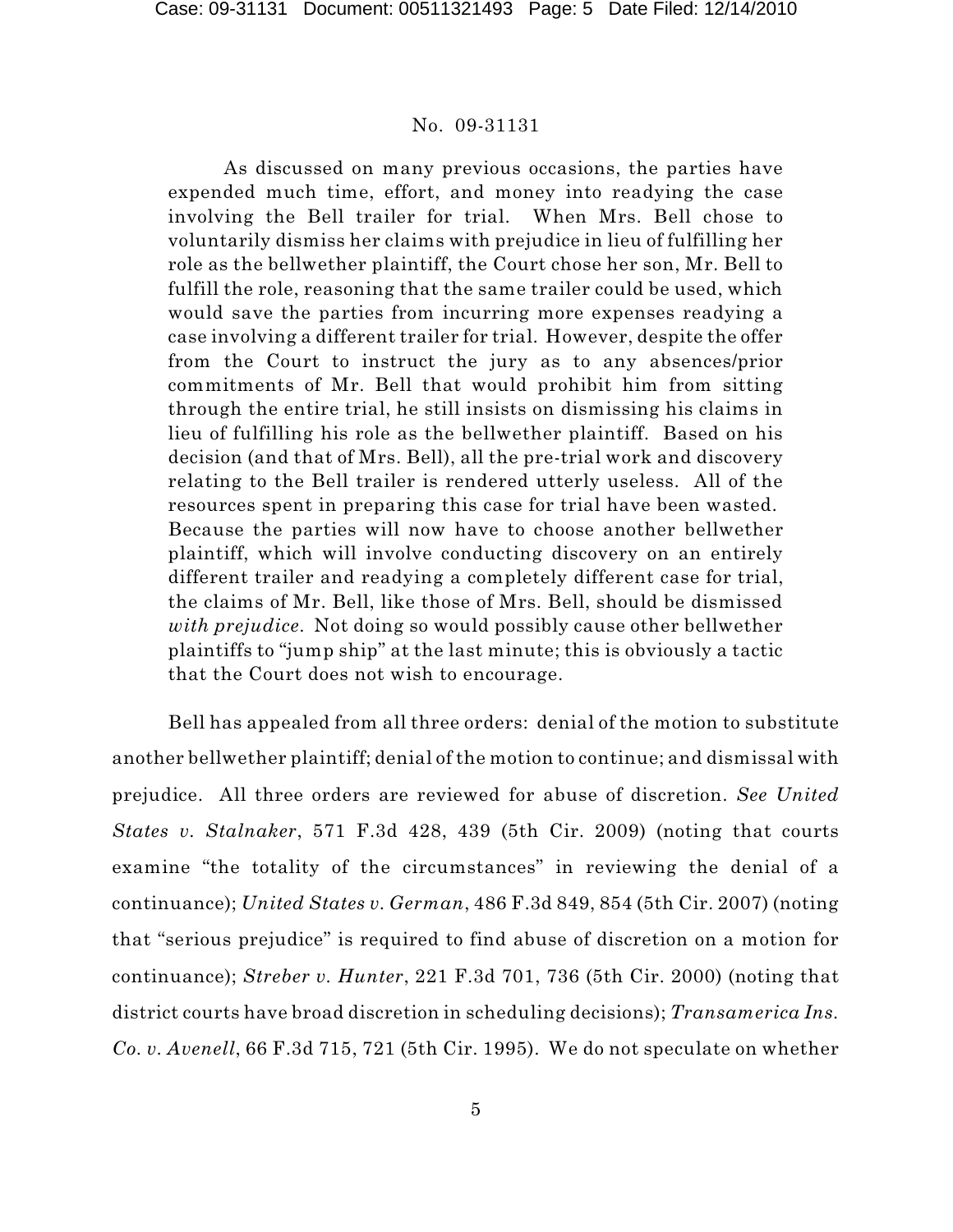the motions to continue or dismiss without prejudice might have had some merit had this been ordinary two-party litigation. The challenge to case administration arose here from the court's obligation to manage thousands of claims against numerous defendants in an efficient and expeditious manner that would best serve justice for both plaintiffs and defendants. That multiparty background heavily influenced the trial court and permeates this court's review.

# **II. DISCUSSION**

# **A. Motion to Substitute Plaintiff/Motion to Continue.**

At the heart of the bellwether case approach to handling complex litigation is the court's decision, reached after numerous pretrial conferences with the parties, to select particular plaintiffs' cases whose trials will furnish data that may facilitate settlement of the remaining cases. Judge Engelhardt handled this formaldehyde litigation in the standard fashion by selecting a test case against each of the four prominently involved trailer manufacturers. Of course, in each case, different subsidiary defendants, such as contractors and the United States, would also be involved, but the focus was correctly placed on an attempt to find representative plaintiffs' claims against these four major defendants. When Keystone initially suggested the Bell case as a bellwether, the plaintiff counsels' only objection was that because they were smokers, the Bells' case might not be fairly representative. The court selected Bell over the plaintiffs' alternative choice; this decision has not been challenged on appeal. Either at the time it selected the Bell case, or shortly thereafter, the court was reminded of the practicality of using the suit of an entire family as a bellwether. If one plaintiff's claim was dropped, other family member plaintiffs who had lived in the same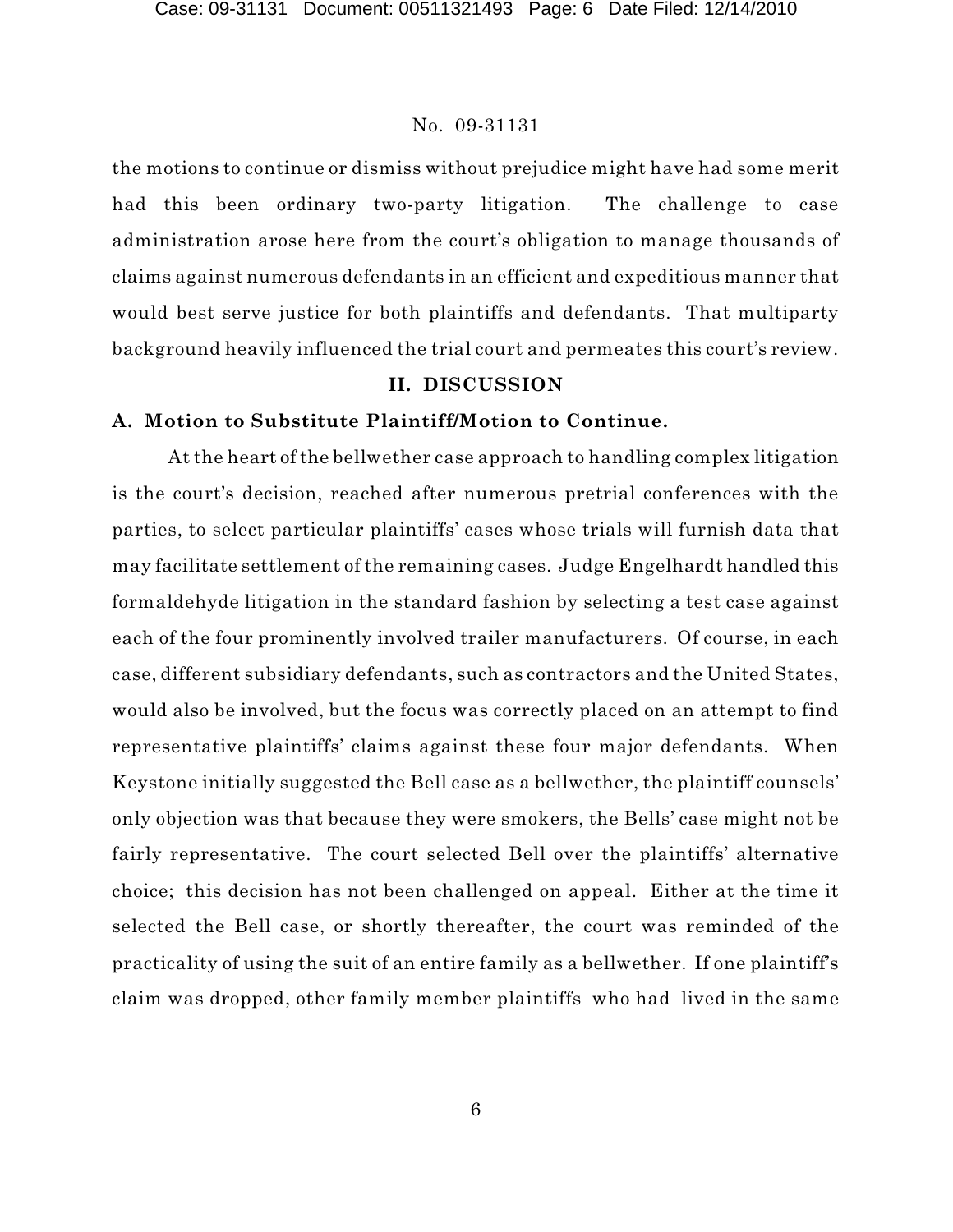trailer could carry on, and the target defendant could develop its case premised on one particular trailer. *See* Order and Reasons at 2 (RE 43).

When the Bell case was selected for bellwether status in early April, Raymond Bell was on notice that he could become the named plaintiff and that his mother's case was set for trial in January 2010. This is not to say he personally contemplated the possibility of having to go to trial, but his counsel knew of the potential. Further, during the summer's trial preparation, this potential became more likely as Mrs. Bell refused to cooperate in providing evidence about herself and failed to produce her expert witness reports required by the pretrial schedule. In September, after the court granted Mrs. Bell's motion to withdraw and she dismissed her case with prejudice, the court convened counsel to address the situation. Raymond Bell's father, another resident of the trailer and plaintiff in the suit, refused to serve as the trial plaintiff. Raymond Bell then demurred with the brief motions supported only by the three reasons noted above. No affidavit was attached to the motion to substitute or continue, nor did Bell explain where he was working, why he would be unable to get time off for the trial, or exactly how his education would be disadvantaged by attendance at a trial that could last two weeks.

It is not hard to justify the court's decision to deny these alternative motions. Raymond Bell's attempt to withdraw as plaintiff or to continue seemed contrived, especially in light of his mother's less than diligent prosecution of a claim bearing on the same trailer. Nothing in his motion papers distinguishes Bell's inconvenience in going forward with trial from the inconvenience that any plaintiff may suffer from having to try the case he has filed. The case had been pending for months, the parties had been actively preparing for trial, and Bell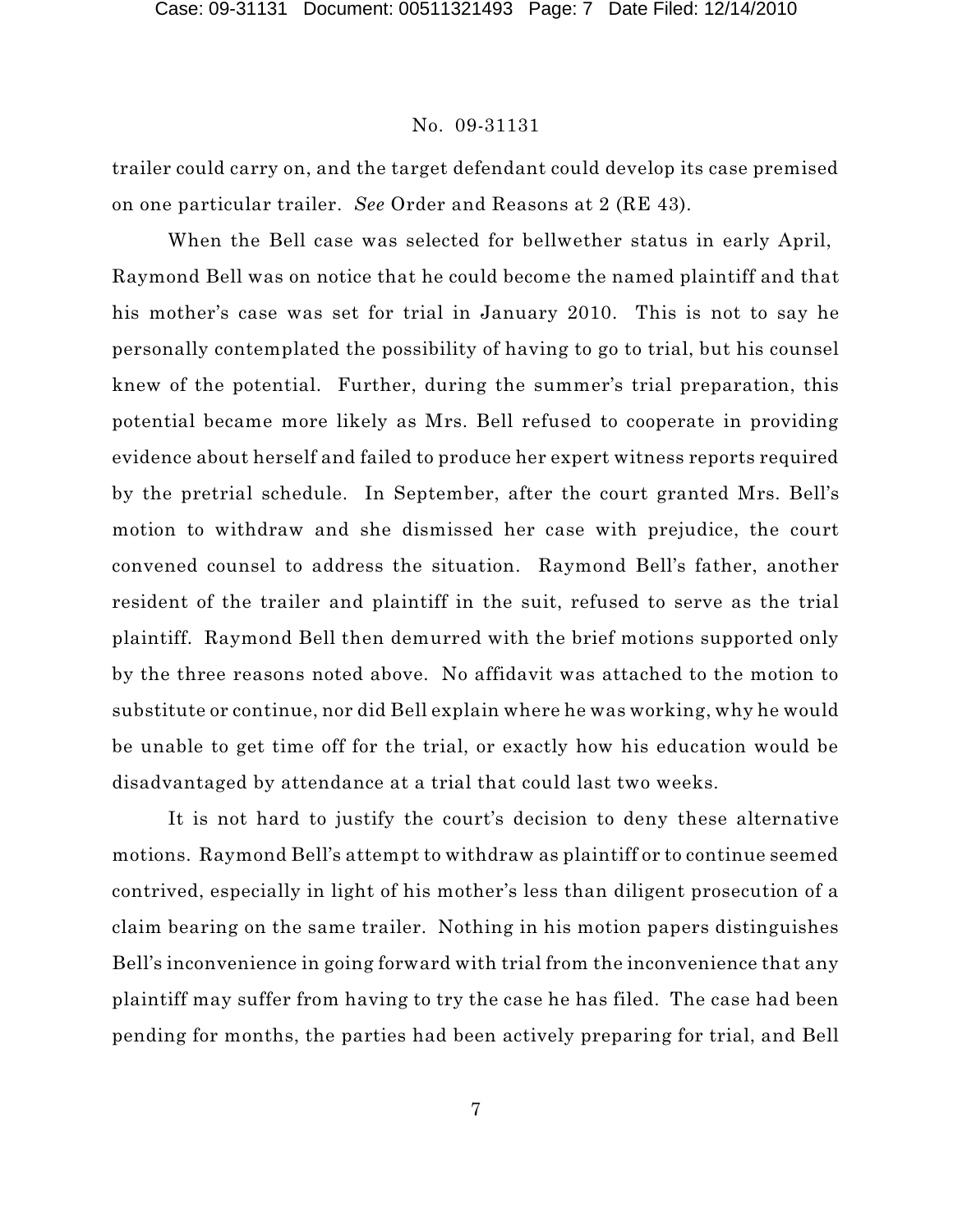still had several months to organize his own schedule around the impending trial. The selection of a substitute bellwether plaintiff would inflict considerable inconvenience on the defendants. Not only would Keystone have to explore the condition of another trailer, but the identity and role played by subsidiary defendants would change. $^3$  In effect, Keystone would be defending an entirely different case without having seen a conclusion of the Bell case.

If, on the other hand, a continuance was considered, Bell's reasons offered no prospect of an early reset. His fears of job loss, loss of income and educational interruption could continue indefinitely. If Bell received a continuance on these flimsy grounds, there would be little basis for denying continuance motions sought by other parties in the pending bellwether cases. The court's attempt to provide trial results that would offer a firm basis for resolution of the thousands of outstanding cases would be thwarted and unreasonably delayed by granting a continuance. The court certainly did not abuse its discretion in denying the alternative motions.

## **B. Decision to dismiss with prejudice.**

Under Fed R. Civ. Pro. 41(a)(2), the court may dismiss a case following the defendant's answer or summary judgment only "upon order of the court and upon such terms and conditions as the court deems proper." *See Elbaor v. Tripath Imaging, Inc.*, 279 F.3d 314, 320 (5th Cir. 2002). The purpose of authorizing the court to place conditions on a voluntary dismissal is to prevent unfair prejudice to the other side in the case. Typical examples of such prejudice occur when a party proposes to dismiss the case at a late stage of pretrial

<sup>&</sup>lt;sup>3</sup> In fact, because of Bell's dismissal, the court had to appoint another bellwether plaintiff, and another contractor defendant has since become involved.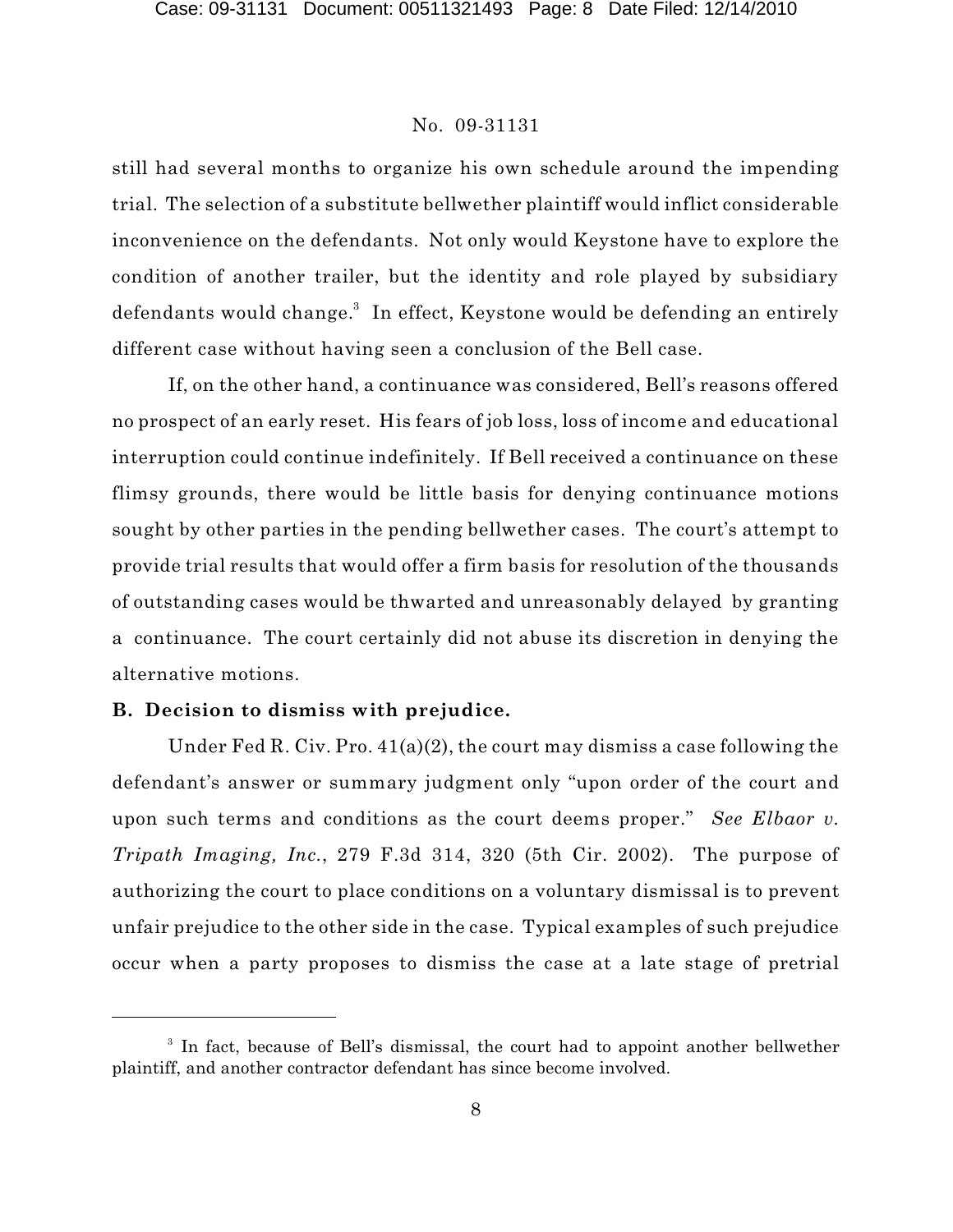proceedings, or seeks to avoid an imminent adverse ruling, or may on refiling deprive the defendant of a limitations defense. *Hartford Acc. & Indem. Co. v. Costa Lines Cargo Servs., Inc.*, 903 F.2d 352, 360 (5th Cir. 1990); *Oxford v. Williams Cos.*, *Inc.*, 154 F. Supp 2d 942, 951 (E.D. Tex 2001); *see generally* 9 CHARLES ALAN WRIGHT & ARTHUR R. MILLER, FEDERAL PRACTICE AND PROCEDURE § 2366 (3d ed. 2010). When a court is faced with a Rule  $41(a)(2)$ motion, it should "first ask whether an unconditional dismissal will cause the non-movant to suffer plain legal prejudice." *Elbaor*, 279 F.3d at 317. The prejudice to co-plaintiffs may also be considered. If such prejudice would ensue, the court may either refuse to dismiss the case or may "craft conditions that will cure the prejudice." *Id*. at 318. Requiring dismissal with prejudice is one available option; the court exercises considerable discretion even in selecting this condition, but it "must be careful to craft conditions that are not overbroad." *Id*. at 320.

Plain legal prejudice would accrue to non-movants from an unconditional dismissal of Raymond Bell's case without prejudice. The court would have to realign Keystone RV with a new bellwether plaintiff who resided in a different trailer and whose suit would almost surely add a different group of subsidiary defendants. Not only would Bell be able to refile his suit, but the appellees were in no way spared the continuing costs of legal defense. Appellees' investment in trial preparation for Bell's case was wasted. Moreover, other plaintiffs in the FEMA trailer formaldehyde litigation were disadvantaged by the tactics employed on Bell's behalf as they were delayed in acquiring trial information important for their cases. The size and scope of this multiparty litigation inescapably heightened the prejudice from Bell's motion to dismiss.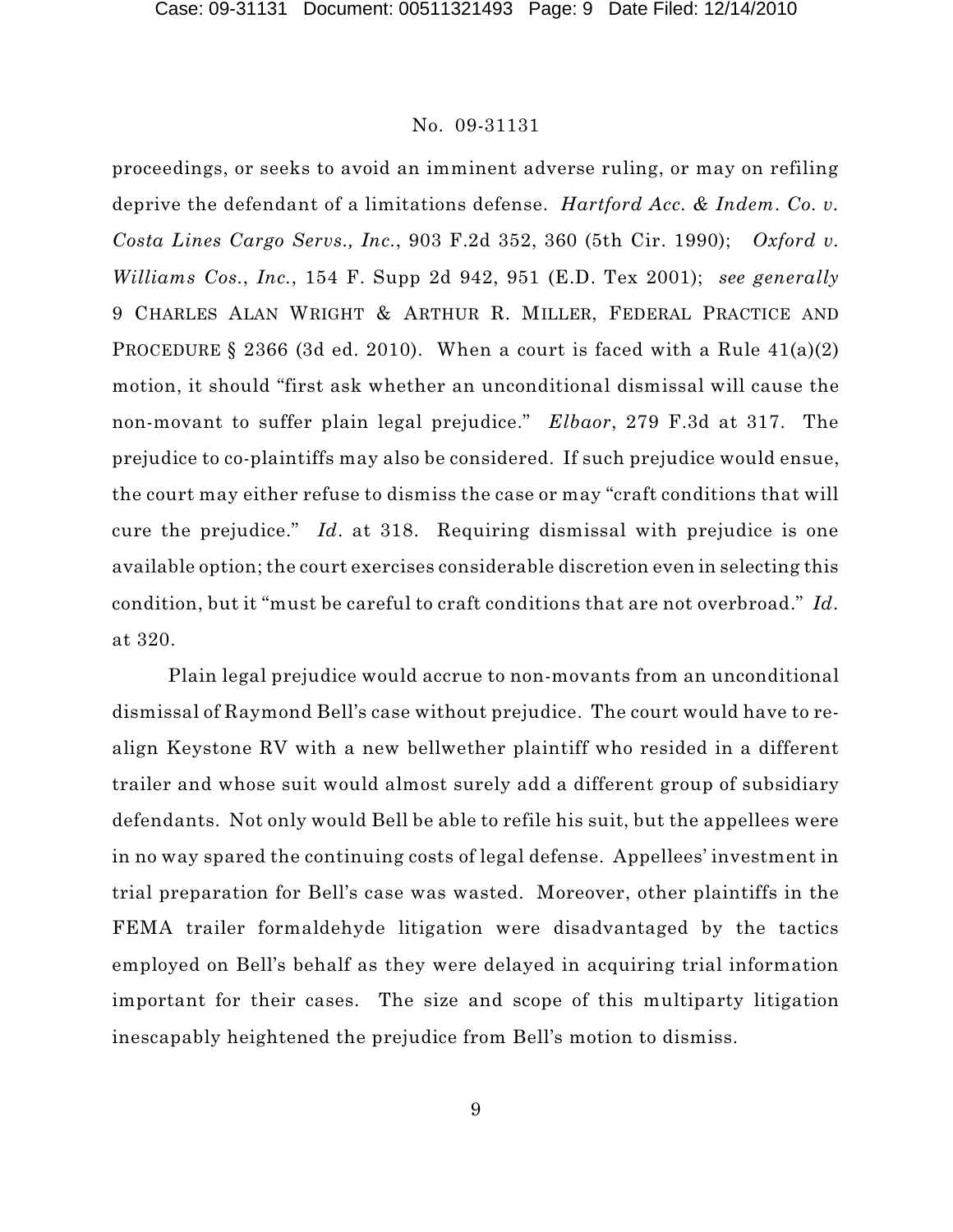Nevertheless, converting Bell's motion from voluntary dismissal without prejudice to dismissal with prejudice was a step that deserves serious attention. 4 Although we are aware of no cases directly on point concerning the dismissal with prejudice of the claim of a reluctant bellwether plaintiff, we cannot conclude that the court abused its discretion.

Bell wanted to have his cake and eat it by withdrawing from a bellwether trial and then sitting back to await the outcome of another plaintiff's experience against the appellees. When a plaintiff files any court case, however, sitting back is no option. He must be prepared to undergo the costs, psychological, economic and otherwise, that litigation entails. That the plaintiff becomes one of a mass of thousands pursuing particular defendants lends urgency to this reality. Courts must be exceedingly wary of mass litigation in which plaintiffs are unwilling to move their cases to trial. Any individual case may be selected as a bellwether, and no plaintiff has the right to avoid the obligation to proceed with his own suit, if so selected.

Confronted with Raymond Bell's request to substitute or continue, and his abrupt refusal to accept the court's offer to instruct the jury on Bell's trial absence, if it occurred, the court faced a stark choice. If it permitted Bell to dismiss without prejudice, it would set a precedent that other plaintiffs could use to manipulate the integrity of the court's bellwether process. It would have subjected Keystone to the rigors and costs of trial preparation against Bell without reaching a resolution of Bell's claim. Moreover, Bell had been aware of

<sup>&</sup>lt;sup>4</sup> Our authority holds that before requiring a Rule  $41(a)(2)$  dismissal to be with prejudice, a court must allow a plaintiff the opportunity to retract his motion to dismiss. *See Elbaor*, 279 F.3d at 320. Bell has not suggested that the court's procedure here was deficient or that he would have taken advantage of any such offer.